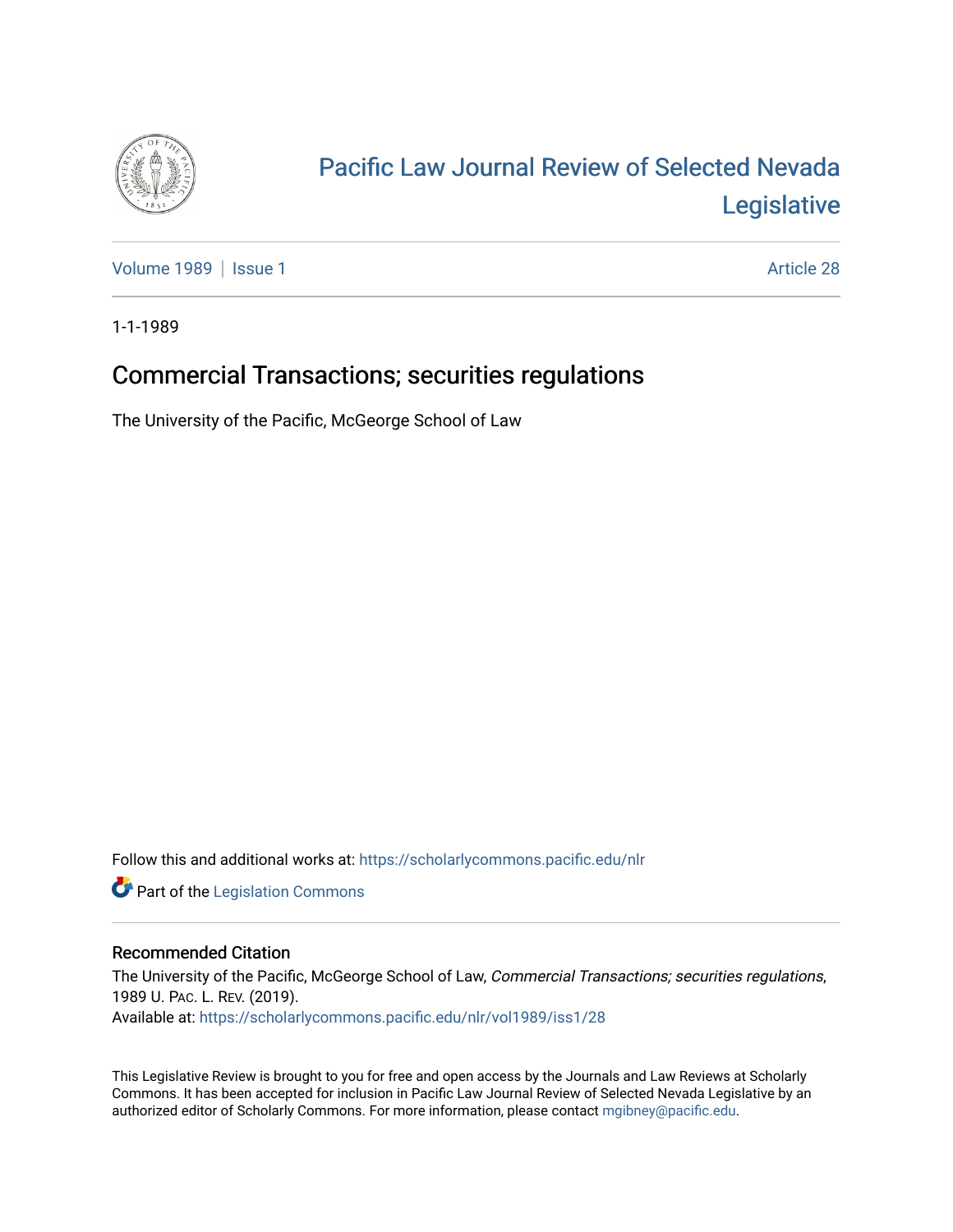## **Commercial Transactions; securities regulations**

NEV. REV. STAT. §§ 90.310, 90.350, 90.520, 90.530, 90.580, 90.650, 90.710, 207.260 (amended); § 90.810 (repealed). AB 6 (Sader); 1989 STAT. Ch. 58 (Effective April 10, 1989)

Existing law exempts some broker-dealers<sup>1</sup> from securities licensing requirements.<sup>2</sup> Under prior law, broker-dealers registered in another state were exempt unless they conducted more than fifteen in-state securities transactions in a year.<sup>3</sup> Under Chapter 58, these brokerdealers are exempt if they conduct in-state securities transactions with no more than five persons in a year, regardless of the total number of transactions. <sup>4</sup>

Existing law requires certain securities to be registered. *5* Chapter 58 exempts from this requirement securities that are payable from the revenue of nongovernmental industrial or commercial enterprises when the payments are insured or guaranteed by the United States or other exempt entities<sup>6</sup> or by a person ranked in one of the top four categories of *Moody's Investor Service, Inc.* or *Standard and Poor's Corporation.* <sup>7</sup>

Prior law required that a notice of intent to sell securities be filed

2. NEV. REv. STAT. § 90.320 1(a) (1987) (amended by 1989 Nev. Stat. ch. 58, sec. 2, at 151). *See generally* NEv. REv. STAT.§§ 90.211-.860 (1987) (requirements for licensing individuals to sell securities, registering issued securities, and combating fraudulent securities transactions). *See generally* 1987 PAC. L.J. REV. NEv. LEGIS. 36-49 (reviewing the enactment of Nevada Revised Statutes sees. 90.211-.860, adopting the Uniform Securities Act).

3. 1987 Nev. Stat. ch. 794, sec. 23, at 2153 (amended by 1989 Nev. Stat. ch. 58, sec. 4, at 152).

4. 1989 Nev. Stat. ch. 58, sec. 2, at 151 (enacting Nev. Rev. STAT. § 90...........).

*5.* NEV. REv. STAT. § 90.520 (1987) (amended by 1989 Nev. Stat. ch. 58, sec. 4, at 152). *See id.* §§ 90.460 (1987) (making the offer or sale of unregistered securities unlawful); 90.560 (1987) (authorizing the securities administrator to order the submission of literature advertising or promoting the sale of securities for examination).

6. 1989 Nev. Stat. ch. 58, sec. 4, at 152 (amending NEv. REv. STAT. § 90.520). Chapter 58 exempts securities insured or guaranteed by: (1) instrumentalities of the United States; (2) international organizations joined by the United States; (3) states and their local subdivisions; (4) Canada or any other foreign country; (5) depository institutions insured by an appropriate federal agency; (6) insurance companies permitted to do business in Nevada; (7) railroads, common carriers, public utilities, or holding companies regulated by the Interstate Commerce Commission or other federal authority; and (8) issuers of securities listed on the New York, American, Midwest, Pacific or other specified exchange. Id.

7. *!d.* The ranking must have been achieved within 12 months prior to the date the security is issued. Id.

l. *See* NEv. REv. STAT. § 90.220 (1987) (definition of a broker-dealer).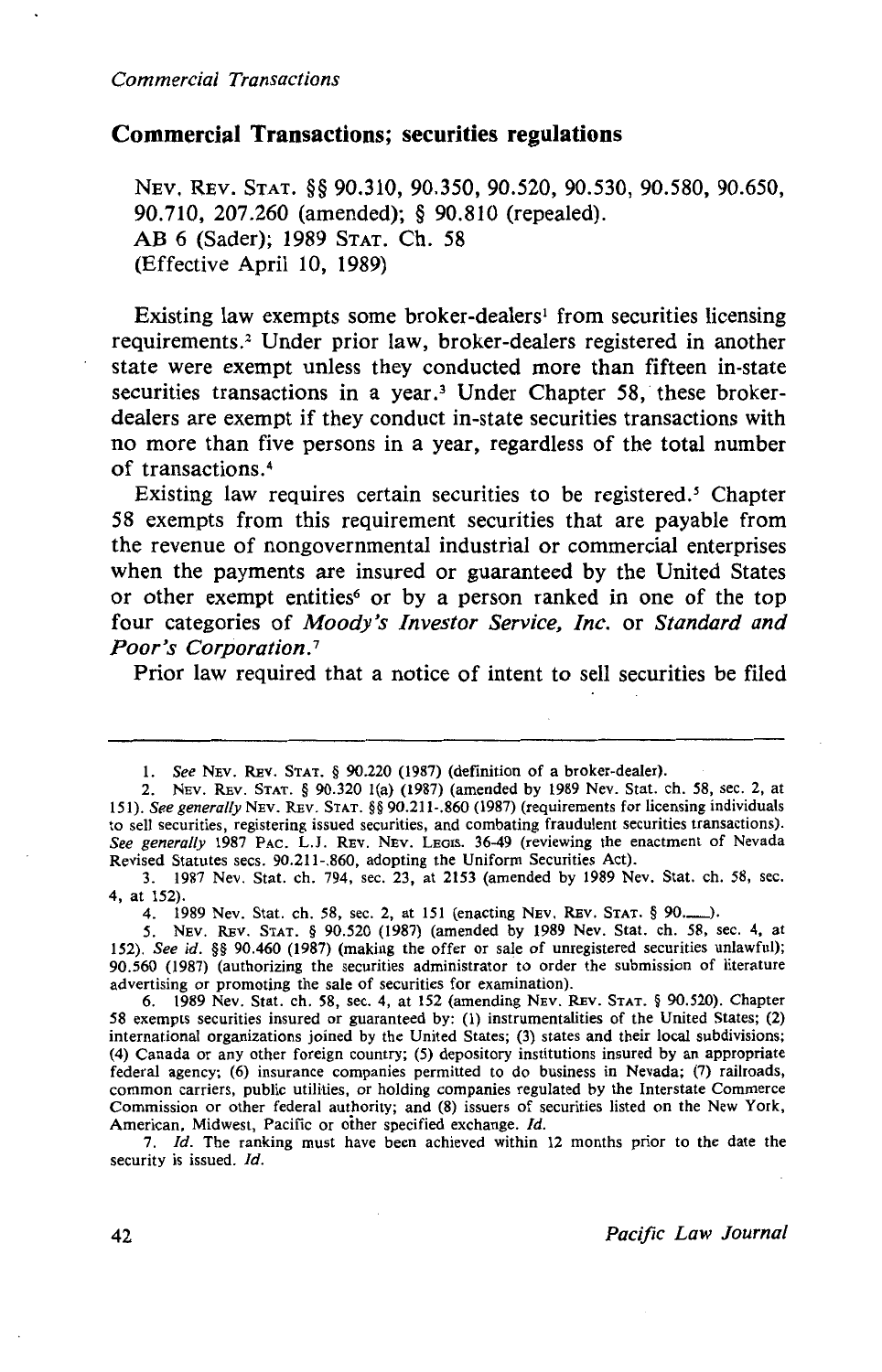before specified exemptions<sup>8</sup> could be claimed.<sup>9</sup> Chapter 58 eliminates this notice requirement. 10 Under Chapter 58, however, certain of these exemptions" cannot be claimed unless a notice of claim of exemption is filed.<sup>12</sup>

Chapter 58 exempts non-issuer transactions<sup>13</sup> from regulation if the financial condition of the issuer over the last two years is reported in a nationally recognized securities manual.'4 Finally, Chapter 58 makes securities, commodities, and insurance fraud crimes "related to racketeering."<sup>15</sup>

*MWP* 

8. Exemptions that required notice of intent to sell or issue included: (1) A security issued, insured, or guaranteed by the United States or other government entities; (2) a security issued, insured or guaranteed by a foreign government; (3) a security issued by a depository insured by a federal agency; (4) a security issued by an insurance company authorized to do business in Nevada; (5) a security issued by a railroad, common carrier, public utility or holding company; (6) an equipment trust certificate; (7) a security listed on a recognized stock exchange; (8) a security designated for inclusion in either the national market system or the automated quotation system by the National Association of Securities Dealers, Inc.; (9) an option issued by a clearing house; (10) a promissory note, draft, bill of exchange or banker's acceptance; and (11) a security issued by an open end investment company. NEv. REv. STAT. § 90.530 (1987) (amended by Nev. Stat. ch. 58, sec. 4 at 152).

9. 1987 Nev. Stat. ch. 794, sec. 43, at 2171 (amended by 1989 Nev. Stat. ch. 58, sec. 4, at 152).

10. 1989 Nev. Stat. ch. 58, sec. 4, at 152 (amending NEv. REv. STAT. § 90.530).

11. The securities that must meet this filing requirement to be exempt are: (1) A security issued by a depository institution; (2) a security issued by a railroad, common carrier, public utility or holding company; (3) an equipment trust certificate; (4) a security listed on a designated stock exchange; (5) a security designated for inclusion in the National Association of Securities Dealers' national market or automated quotation system; (6) an option issued by a clearing agency registered under the Securities Exchange Act of 1934; and (7) certain promissory notes, drafts, bills of exchange or banker's acceptances. *Id.* 

12. *Id.* 

13. NEv. REv. STAT. § 90.260 (1987) (definition of non-issuer transaction).

14. 1989 Nev. Stat. ch. 58, sec. *5,* at 155 (amending NEv. REV. STAT. § 90.530).

15. *Id.* sec. 10, at 160 (amending Nev. Rev. STAT. § 207.360). See 1989 PAC. L.J. Rev. NEV. LEGIS. \_\_ (reviewing AB 26, Chapter 16). Chapter 58 repeals a provision permitting the administrator to order subpoenas. *Id.* sec. 9, at \_\_(repealing NEV. REV. STAT. § 90.810).

*Review of Selected Nevada Legislation* 43